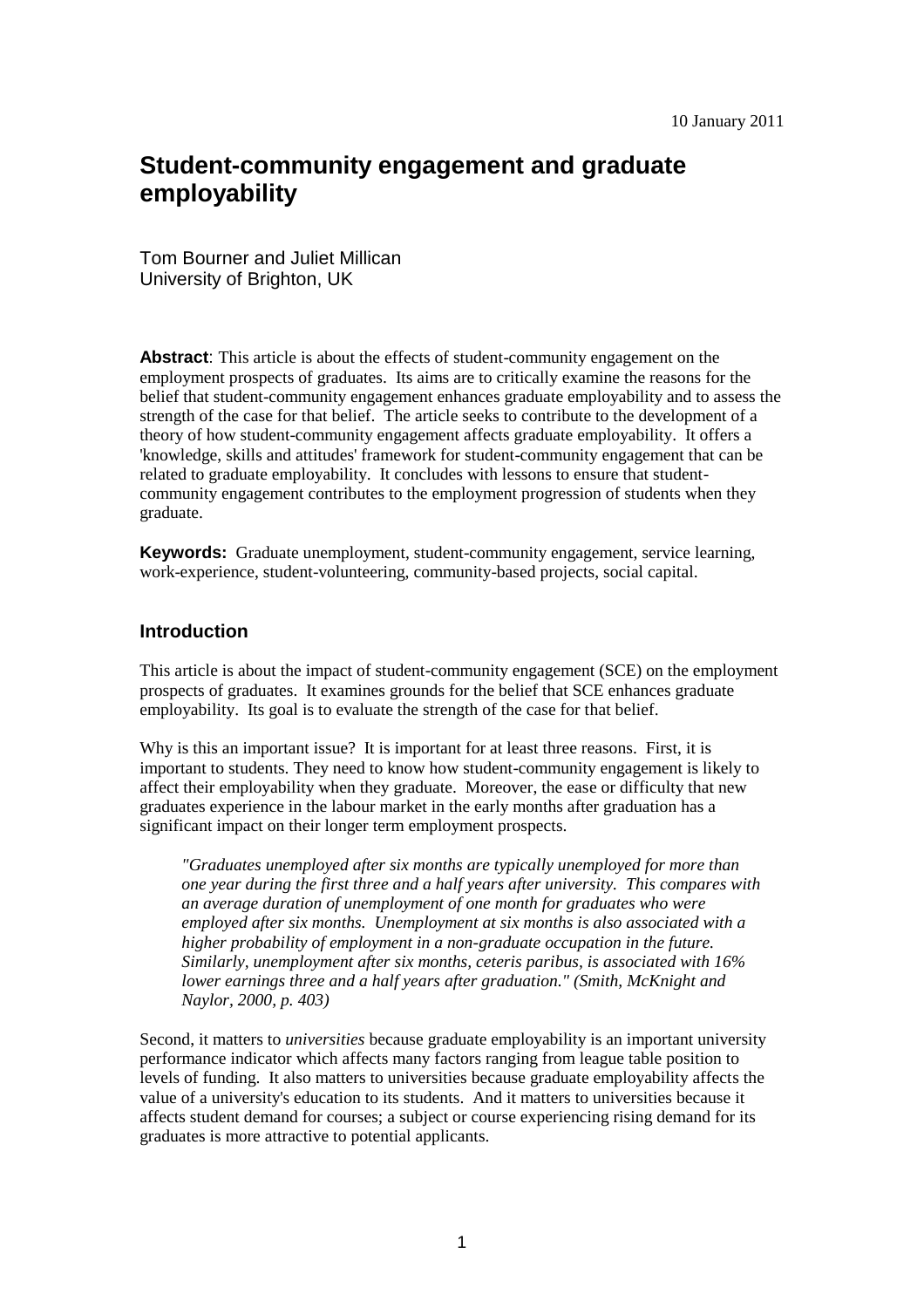Third, it is important for the success of the community-engagement project within universities. University-community engagement would carry more weight within universities if it transpires that it significantly enhances graduate employability.

# **What do we really mean by student-community engagement and graduate employability?**

The term student-community engagement is potentially troublesome. On the one hand, it is a term that is in common currency with an agreed meaning within university-community circles and this facilitates communication. Also, it is inclusive enough to enable proponents of its different strands to find kindred spirits and make common cause. However, taken literally, it means any form of off-campus activity by students within the community. This includes not only student learning in the community and student volunteering but also competition between students and local people in areas of the city to the exclusion of local people (Smith 2008). So the term 'student-community engagement' may facilitate communication between those within university-community engagement circles but it can impede communication with others who are, understandably, inclined to interpret the term literally. To be clear, in this article the term 'student-community engagement' is defined as student learning through engagement in activities that are intended to convey some benefit(s) to the community. In this sense, it stems from the US model of Service Learning (Battistoni 1995).

Even within this definition there are a range of practices. Some courses of SCE involve welldefined projects whereas others involve simply a period of activity in the community. Some involve student engagement with the *local* community whereas others involve engagement with the *wider* community. Some focus on the *application* of knowledge acquired in the university whereas others focus on the *distillation* of knowledge from the experience of student engagement. Some are based on a single module within a degree programme which students take while continuing with other modules whereas others are more like a sandwich placement i.e. a period of full-time student-community engagement between periods of college-based studies. Probably the most common form is where students take one or more modules within their degree programme to learn from working on a project (or projects) within a community-based organisation.

At the other end of the issue under consideration is the meaning of the term 'graduate employability'. There are those (e.g. Yorke, 2004) who have reservations about the concept because the term can be interpreted in ways that do "not acknowledge that the condition of local, national and international labour markets is a powerful determinant of graduate's success." $(p.8)$ . And there are those who make the distinction between the ease with which new graduates find suitable employment after leaving HE and their longer term employment prospects. Hillage and Pollard (1998), for example, see graduate employability as comprising three abilities: (1) gaining initial employment, (2) maintaining employment and (3) obtaining new employment if required. Jones (2008) challenges the term employability altogether as he believes it implies blame directed at the students, along the lines of "if you don't get a job it is because you are not currently employable and therefore carry some level of fault that needs correcting". Purcell and Elias (2002) point out that graduates of different disciplines tend to differ in the time they take to get a 'graduate job' and for some it might take much longer than a few months. While the difficulties graduates experience finding initial employment could be seen as a transitory problem of adjustment, evidence from Smith et al (2000, cited above), indicates that the ease or difficulty that new graduates experience in the labour market in the early months after graduation has a significant impact on their longer term employment prospects.

In terms of its importance to students, universities and community-university engagement projects, the most appropriate definition of graduate employability is probably the most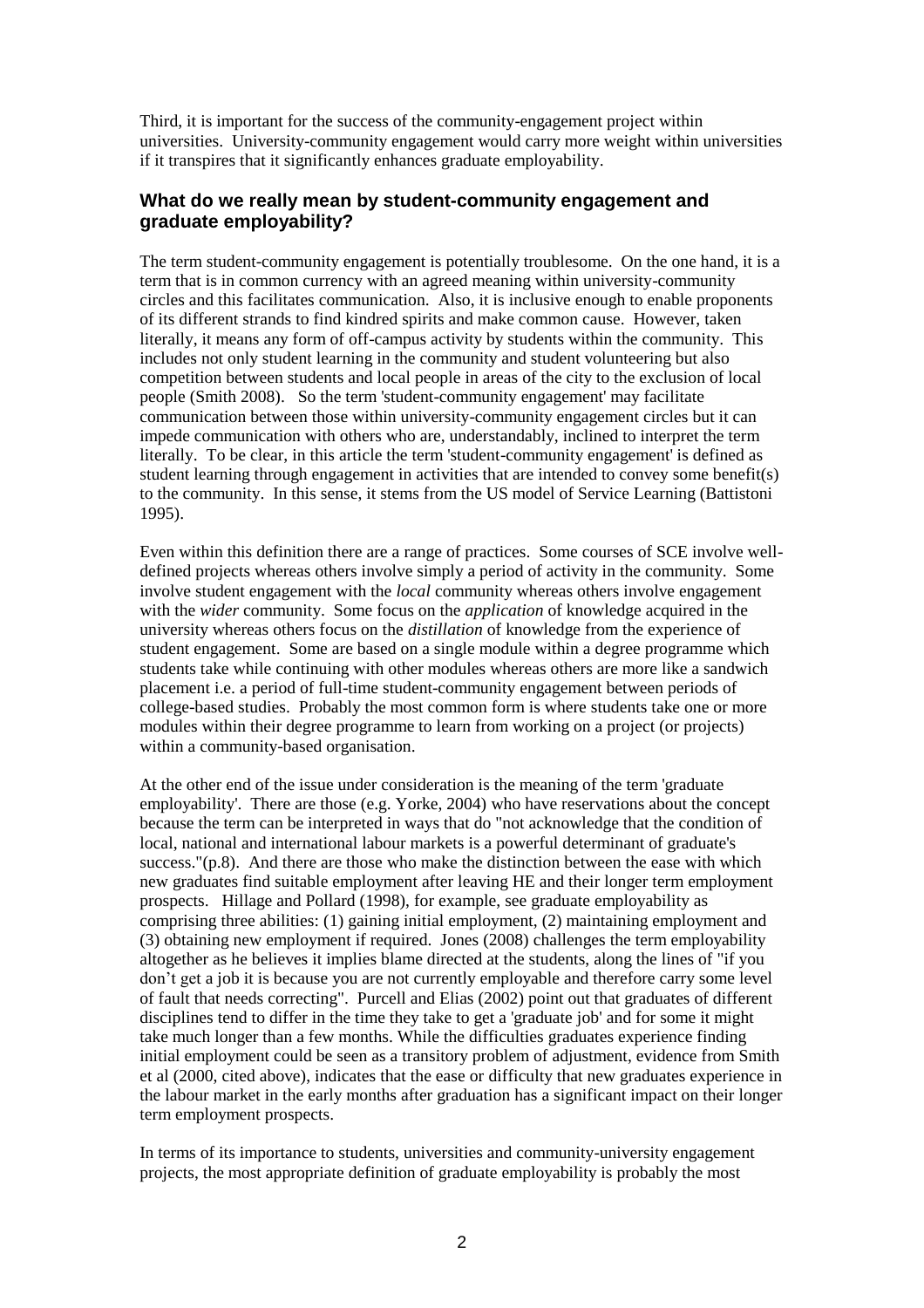straightforward one, i.e. the ability of students to gain graduate employment after they graduate.

# **Reasons to believe**

Are there any reasons for thinking that the experience of SCE will enhance the employability of the students when they graduate? There are at least three. First, some of the students will make contacts through their projects that lead to employment after university. This is a form of social capital – the building of 'social networks and norms of reciprocity (which) can facilitate co-operation for mutual benefit' (Putnam 1993:21). Such contacts and networks can be organisational or personal. At one end of the spectrum is the position of the student who is offered employment on the staff of the organisation which provided their engagement project. In this case SCE gave the student an opportunity to *showcase* their talents and potential which were recognised by the organisation. At the other end, is the student who, in the course of their student-project, makes friends with someone who is able later to draw their attention to a suitable opening, not necessarily in the same organisation. This is an example of how SCE can extend students' networks outside the student community and these are an important resource. This form of social capital is particularly valuable to students from social backgrounds which convey relatively little of the sort of social capital that facilitates finding graduate employment, as evidenced in the Centre for Higher Education Research and Information (CHERI) research into HE access and participation (Brennan and Shah, 2003).

Second, SCE enables students to *discover* talents and strengths that would not be recognised so easily in their subject-centred studies. For example, a computer studies undergraduate may discover they have a talent for active listening and empathy, a student of history may discover that one of their strengths is being calm in a crisis and a philosophy student may find they are very good at project-planning. SCE enables the students of an academic discipline to undertake a range of different activities in a different context which can enable them to recognise additional talents and strengths. It also provides them with *evidence* of these. Evidence of talents and strengths are the heart of a good CV. A student who's CV claims a wide range of talents and strengths, and evidence to support such claims, is in a relatively strong position in the graduate labour market.

Third, the experience of SCE provides an opportunity to *acquire* a range of knowledge, skills and attitudes that are valued by employers. The main purpose of student learning through community-based activities is to equip the students with the knowledge, skills and attitudes to make a difference to the lives of those in the community which includes, of course, their own lives. What sort of knowledge, skills and attitudes?

## Knowledge

- (1) *Knowledge that enables students to make a difference*. Since this is likely to depend on context (particularly time and place) it is more important for students to know where and how to find things out from a range of sources than to absorb a limited body of established principles or theory applicable to a particular subject.
- (2) *Knowledge distilled from experience*. Whereas traditional university education elevates the sort of knowledge found in academic journals and textbooks, SCE prioritises the sort of knowledge that is distilled from experience.
- (3) *Self-knowledge*. What sort of knowledge would be most helpful in enabling students to make a difference? Knowledge that is specific to the student's role in the community-based issue on which they are working. The most specific knowledge of all is a student's knowledge of themselves, including understanding their own talents,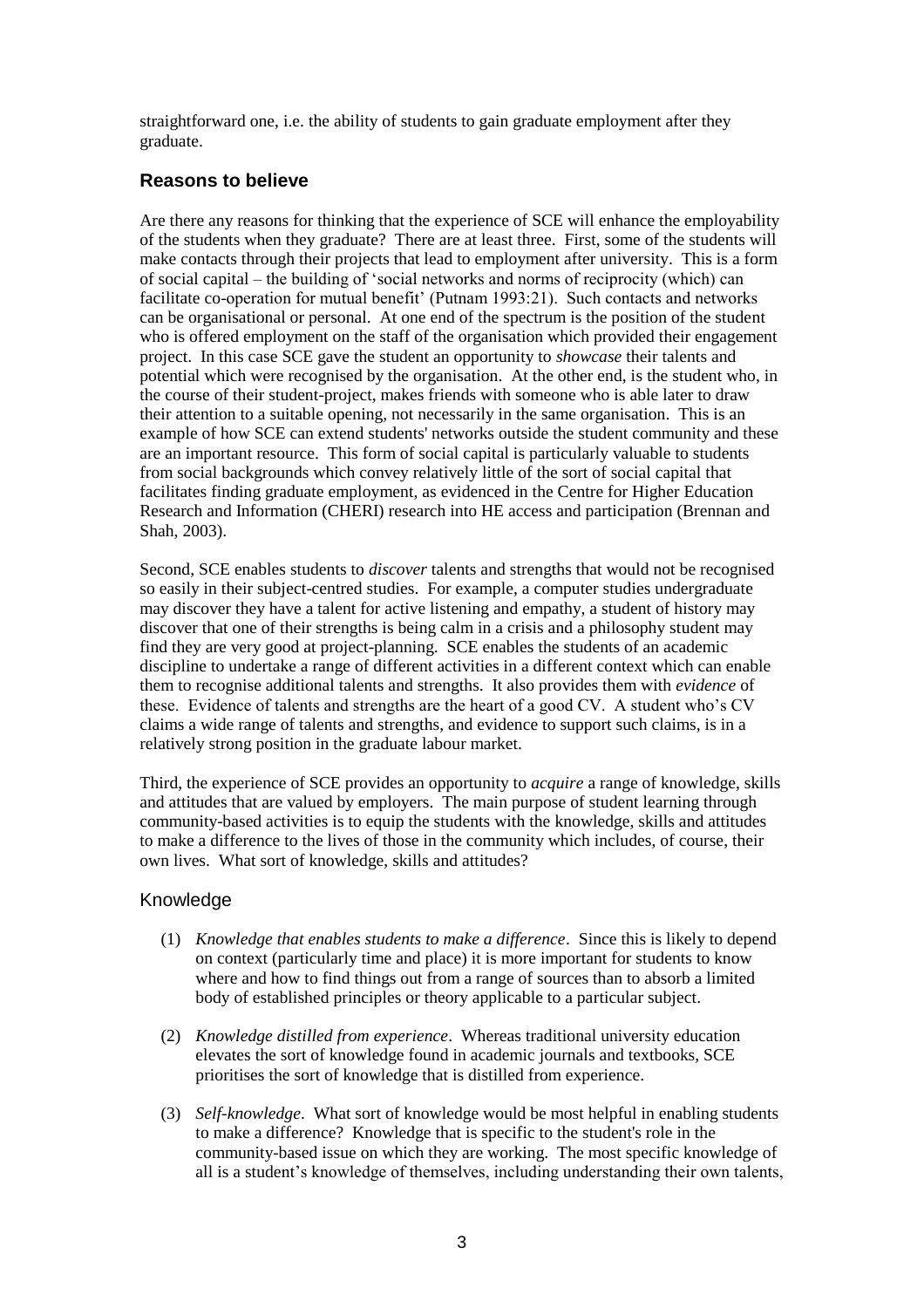strengths and weaknesses. The main instrument for change that students will bring to every future situation is themselves which makes it vital that they know about their own strengths and weaknesses.

#### **Skills**

- (1) *Reflective thinking and strategic thinking skills*. These are the key thinking skills needed to make a difference (See Bourner, 2009). They are needed to develop strategies, plans and actions to realise the goals students set themselves and they are needed to capture the lessons of their experience in the community. Like critical thinking they are both forms of question-based thinking but the searching questions needed for reflective thinking and strategic thinking are, of course, different<sup>1</sup>.
- (2) *Listening skills*. Writing for an academic audience is particularly valued within traditional university education. By contrast, other forms of communication skills are more valued by SCE; listening skills, oral skills and the ability to respond with action are of particular value to those who would seek to make a difference .
- (3) *Personal transferable skills*. Enhancing students' abilities to make a difference after they graduate means preparing them for problems, situations and contexts that cannot normally be predicted far in advance. Strong transferable skills enable a person to make a difference in a wide spectrum of employment situations.

## **Attitudes**

- (1) *Desire to make a difference*. It is one thing to develop the capacity to make a difference and another to have the disposition or inclination to do so. By making students more aware of conditions in their community SCE enhances the motivation to contribute to change within the wider community.
- (2) *Proactivity*. A proactive attitude equips students with a bias for action a clear asset for those who aspire to make a difference.
- (3) *Commitment*. A person's ability to make a difference is enhanced by a commitment to the changes they seek to make … and if they are passionate in their commitment then so much the better.

In summary, SCE contributes to developing a graduate who has learned where and how to find knowledge from a wide range of sources, how to capture knowledge from their own experience and, in so doing, has acquired significant self-knowledge, including knowledge of their particular talents and strengths. She or he has acquired skills that are transferable to a wide range of situations including the ability to form a strategy or plan and the ability to listen in ways that lets the people they are speaking with know they have been understood. Moreover, this graduate recognises the value of action when they want to make a difference. This is the sort of graduate who is likely to be particularly successful in the graduate employment market.

So far this section has unpacked the belief that student-community engagement may enhance graduate employability. It has done so by examining reasons that underpin that belief. But are there any reasons to believe that it might actually reduce graduate employability? What factors are on the other side of the scales?

 $\overline{a}$ 

<sup>1</sup>They are explored in Bourner (2009).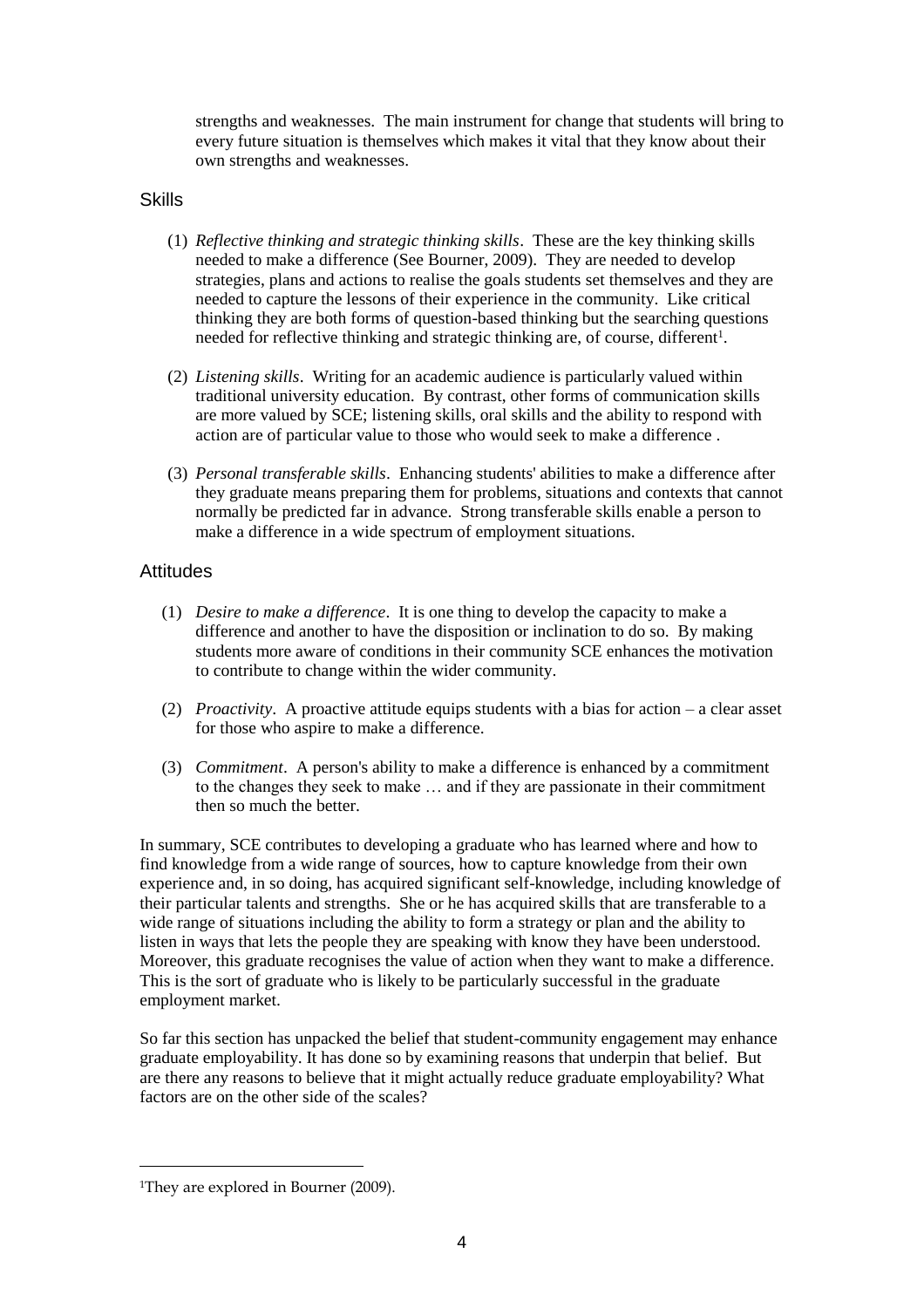First, students who enroll for SCE units or modules might be diverted from their subjectspecific studies. If they find their work in the community particularly engaging this could, at least in theory, distract them from their other modules. It is easy to see how SCE can support some academic subjects, such as social studies and offer a field of application for others, such as computer studies where, for example, a student might set up a web-site for a community group. But, there are some subjects such as maths or physics where the relationship is more tenuous and the student's attention may be diverted from subject-specific endeavour which could result in their leaving university with a poorer degree which damages their prospects for employment or higher academic study.

There are two other reasons why students might show up less well in the statistics published annually on the 'First Destinations' of graduates<sup>2</sup>. The first is that they might choose community engagement *because* they have less interest in their primary subject discipline and hence be less likely to get good degrees than those who are more focused on that discipline.

The second is that students who are attracted to community engagement might be a selfselected group who place less weight on their own material advancement. As such, they may be less driven in making the transition from university into graduate employment than those who are more ambitious and impatient to progress their own careers.

Consequently, while there are strong reasons to believe that SCE enhances graduate employability as recorded in the 'First Destinations' statistics there are also reasons to be cautious about such claims. And this leads to the next question, is there any empirical evidence that relates, directly or indirectly, to the issue?

## **Looking for evidence**

 $\overline{a}$ 

Firm quantitative evidence of the link from SCE to securing meaningful employment in the UK is sparse. There is a large amount of anecdotal evidence from those working in the field, of students who have been offered permanent roles with the community-based organisations for whom they have been working as part of their studies. One or two in each group (possibly 5 to 10 percent) are offered some kind of part- or full-time work and often the organisation is prepared to wait a year or two until the student has finished their studies. Likewise, there is anecdotal evidence that students who have undertaken SCE are at least as successful in terms of the degree classifications they attain as other student and possibly more so. In other words, there is no anecdotal evidence that SCE distracts students from the other parts of their studies. All this, however, *is* anecdotal at least in the context of UK higher education<sup>3</sup>. It is true that the academic staff who are the source of the anecdotes are the ones with most experience of SCE and the students involved but they are also the ones who wish to promote SCE within Higher Education and therefore they have a vested interest in finding and articulating the positives.

If, instead of looking for direct evidence of the impact of SCE on graduate employability, we seek indirect evidence then the natural place to search is amongst the research on workexperience on graduate employability. This is because SCE involves students working on a

<sup>2</sup> These statistics, published by the Higher Education Statistical Agency (HESA), record the employment and other destinations of graduates at the end of the year in which they completed their degree courses..

<sup>&</sup>lt;sup>3</sup> Systematic research in the USA, however, has found that students who completed modules in service learning do better on their degree courses overall. For example, Astin et al (2000) found that such students obtained significantly higher GPA (grade point average) scores than other students.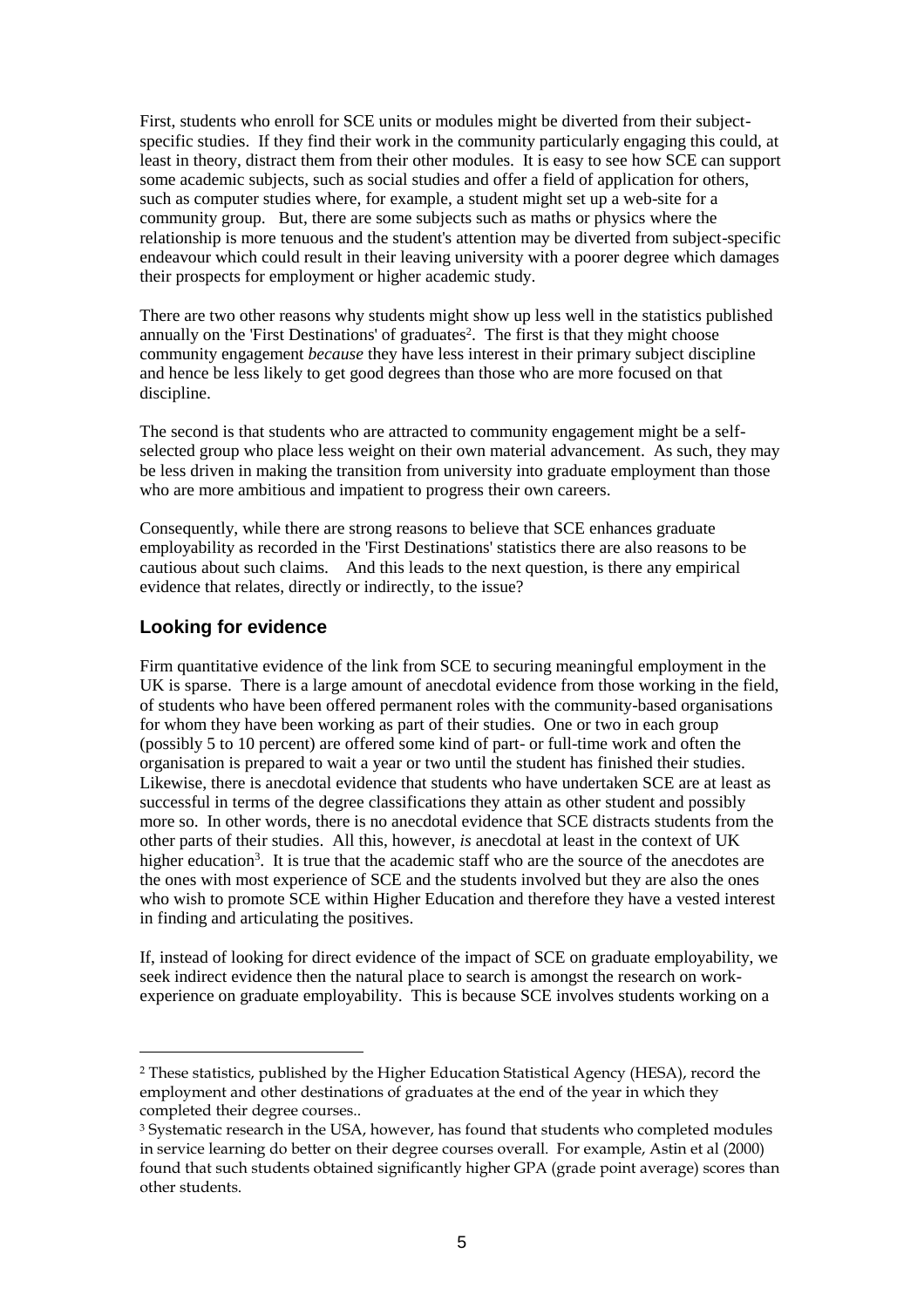project (or projects) within a community-based organisation. They therefore gain workexperience as part of their SCE.

Early studies on work-experience on graduate employment focused on the effects of sandwich placements. A sandwich course is any course of higher education in which a period of supported work experience is sandwiched between periods of academic study within the university. The early studies were pretty unequivocal that it enhanced graduate employability, at least in terms of reducing the likelihood that graduates would still be unemployed six months after graduation (e.g. Bourner, 1982). Recent research confirms that sandwich placements continue to confer employment advantage on students. For example, Ward (2006) looked at the impact of sandwich placements in four areas at the University of Huddersfield: Applied Science, Art and Design, Computer Engineering and Business Studies. She found that there were 14 percent more 'sandwich' graduates in jobs than other graduates (80 percent compared to 66 percent), that students who undertook a practical period were more likely to gain a managerial, professional or senior post and were quicker overall in securing a job. Moreover, graduate salaries were generally higher for students who took a placement year, particularly in the social sciences, with average salaries ranging from £12.6K for students without graduate placement experience to  $£17K$  for students with placement experience.

Bowes and Harvey (1999) examined the first destination returns for all those who qualified for a degree in 1995-96 and found that six months after graduation there were about 15 percent more graduates of sandwich degrees in jobs than graduates of degrees without sandwich placements (almost 70 percent for sandwich students as opposed to 55 percent). It seems that sandwich students are advantaged in employment at least at the start of their careers.

The Bowes and Harvey (1999) study also suggested that the extent of this advantage varied across subjects with more vocational subjects enjoying the most advantage. They found the employment advantage was greatest in vocational fields of built environment, business, engineering and semi-vocational fields like social sciences and least in subjects like science and languages were there seemed to be no significant advantage at all. This conclusion, however, has not been uncontested. A study by Blasko, et al (2002) was based on a nationally representative sample of students graduating from undergraduate degrees in 1995/95 who were questioned 3 to 4 years after they graduated about their employment experience. This study confirmed that for graduates as a whole there were significant employment advantages to be gained from a substantial period of work experience in HE but found that the benefits were greatest for those on *non*-vocational courses.

A more recent study by Mason et al. (2003) looked at 5 subject fields: business studies, computer science, design studies, biological sciences and history. It involved not only HESA first destinations data but also interviews, a telephone survey of graduates and a survey of their line managers. The results yet again showed that sandwich placement work experience was strongly associated with employment status amongst the newly graduated. However, this advantage eroded over time and could no longer be detected amongst graduates who had graduated over three years earlier.

Dearing (1997) strongly advocated that work experience should be made available to more students. In February 2000 the Secretary of State for Education and Employment called for all higher education to include a period of work experience. It seems reasonable to infer 'official' recognition that students benefit from work experience.

However, not all work experience is equal. On the basis of the empirical evidence it would seem reasonable to conclude that a substantial period of work experience integrated into a course of higher education is positively associated with an easier transition from the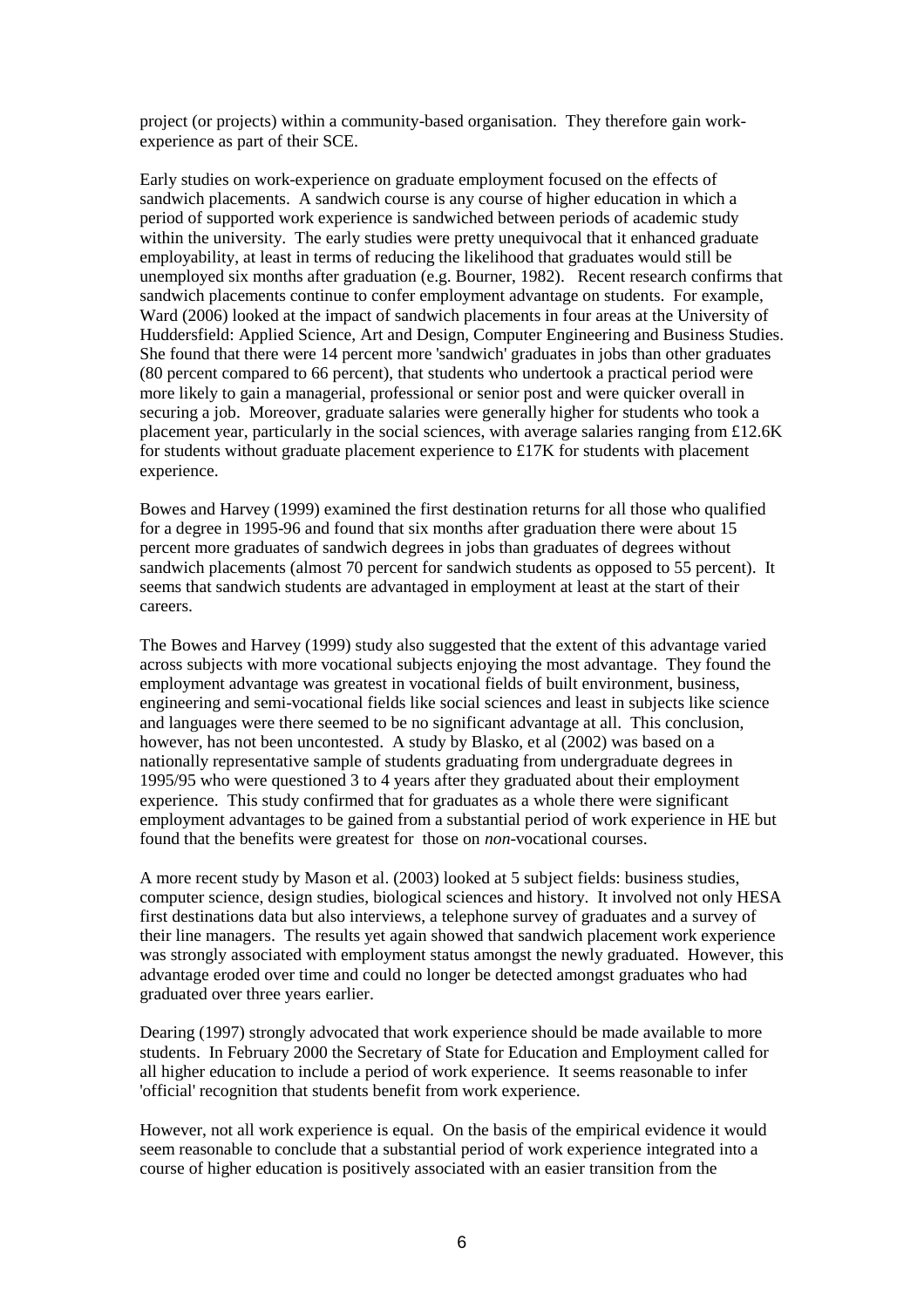university into the world of work. At the other end of the spectrum is vacation employment and part-time work undertaken during a course of study undertaken for the money rather than for the experience. The latter is often casual employment including for example, temping and barwork. And according to Brennan and Shah (2003) "a relatively small amount of work-experience unrelated to study seems to be worse than none at all"

It is interesting to note that the proportion of the undergraduate population in the UK enrolled on sandwich first degrees is less than 10 per cent and has been falling in recent years (Little, 2008) whereas the proportion of students who undertake part-time work during term-time continues to rise.

Brennan and Shah (2003) found that gaining work experience had more positive employment consequences for younger students and those from higher social classes than for mature students and those from lower social class backgrounds. This is consistent with a picture in which the more advantaged students secure benefits by widening their experience through employment whereas for the less advantaged students it is an additional pressure that distracts their attention and energies from their academic studies.

Where does SCE fit into the work-experience spectrum? Is it more like the sandwich placement experience or more like holding down a part-time job alongside a programme of higher education? The diversity of SCE practices makes this a difficult question to answer without specifying the particular form of SCE in question. We shall therefore focus on what we believe to be the most common form whereby students take one or more modules within their degree programme to learn from working on a project (or projects) within a communitybased organisation. In this case, the SCE is certainly integrated into the student's course of study (rather than being an additional extra), there will be some form(s) of support for the students and their learning and the learning outcomes will normally be assessed and recorded. On the other hand, SCE usually involves relatively short periods of time actually working on the community-based project(s).

The upshot of this discussion is that to convey employment advantage the work-experience needs to (1) be integrated into the programme of higher education, (2) be sufficiently long to provide a range of experience, (3) be supported by the university through supervision or by some other means and (4) provide some means by which the work-based experience can be transformed into work-based learning. Shortly, we shall see how SCE scores on these criteria.

The other main field that is likely to yield some evidence on SCE and graduate employability is student volunteering. Insofar as student volunteering takes place within the community (as opposed to, say voluntary work *within* a university campus) it is a form of student engagement within the community.

Student volunteering is not the same as SCE but it has enough in common to suggest that we can learn about SCE and student employability from the study of student learning and employability. It should however be borne in mind that not all student volunteering is necessarily integrated into the student's curriculum of studies, nor is attention necessarily paid to distilling learning outcomes and nor is it necessarily accredited.

Student volunteering may be ad hoc work, possibly organised by a students' union, it may be organised externally to the programme of study or it may be accredited by a university. Many university student unions have set up student-led voluntary groups to run voluntary activities within local communities.

Student volunteering plays a significant role in the lives of a substantial proportion of the student population in the UK. Figures from the 2008-09 Citizenship Survey show that 49 per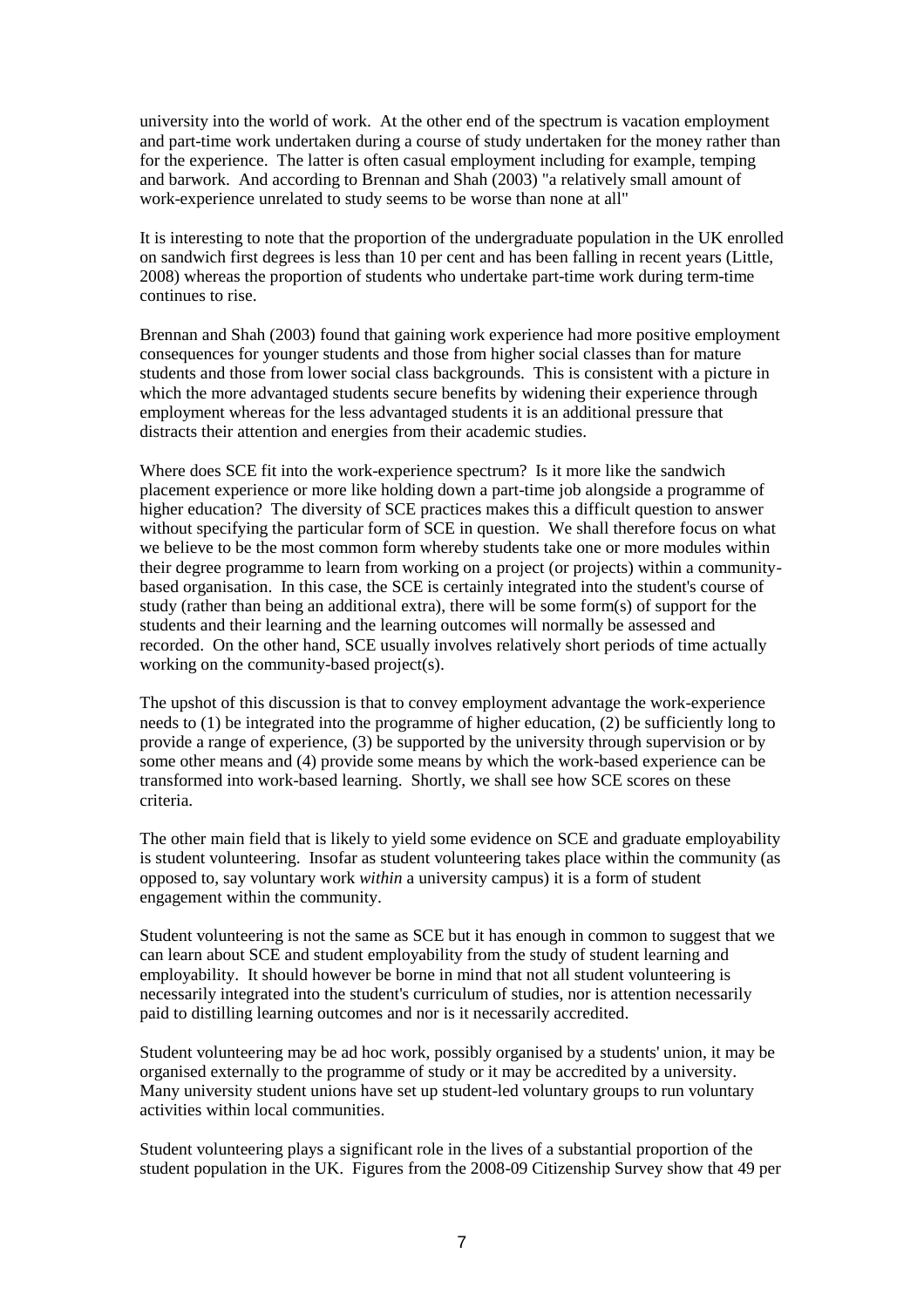cent of students reported taking part in formal volunteering at least once in that year and 30 per cent took part once a month or more (Drever, 2010, p. 76).

There is much evidence that volunteering can provide individuals with skills that should support their entry into the labour market. The development of new skills is consistently found to be a prime motivator and benefit of volunteering by surveys of volunteers (Low et al, 2007). These include not only hard skills such as gathering and analyzing data (Jastrzab, 2004) and IT (Rochester, 2009) but also soft skills such as managing time (Jastrzab, 2004), communication and teamwork (v,2008) and organisation skills (Rochester, 2009). There is also considerable evidence that volunteering has a positive impact on 'attitudinal' factors such as student confidence and purpose (Hirst, 2001 and Rochester, 2009).

According to Brennan and Shah (2003) participation in some extra-curriculum activities also has a positive impact on employment prospects: a good-looking CV, yielding contacts, building confidence and producing competencies and skills are valued by employers. Overall, students from all social classes spending more than 10 hours a week on extracurricular activities "were particularly likely to be more successful in their subsequent employment" (Brennan and Shah, 2003, p. 15).

There is certainly a strong *belief* amongst the volunteers themselves that volunteering enhances employment prospects. Studies by Gay (1998), Hirst (2001), Ockenden (2007) and v (2008) found that volunteers generally believed that volunteering had a positive effect on employment progression.

A recent study by Brewis et al published in November 2010 confirmed these findings. It was based on a survey of students (3083 usable responses) and university alumni (5,242 usable responses) and found that:

*"Volunteering provides experiences that graduates can utilize when looking for work: 82 per cent of recent graduates under 30 years old mentioned volunteering on a CV and 78 per cent talked about it in interview. Half (51 per cent) of recent graduates under 30 who are in paid work say that volunteering helped them to secure employment" (Brewis et al, p. viii)*

The belief in the positive link between student volunteering and graduate employability seems to be shared by employers. Students who have undertaken voluntary work can be particularly attractive to some employers, even more so than students who have undertaken other forms of work experience:

*"Recent research among 200 of the UK's top businesses shows that three quarters of employers prefer to recruit candidates who have undertaken voluntary work experience. Over half think that voluntary work can be more valuable than paid work.." (Reed Executive, quoted in Harvey, Locke and Morey, 2002, p.35).*

One recent survey found that 90 per cent of employers believed that volunteering could have a positive effect on career progression (v,2008).

This belief seems to be shared by government and policy-making bodies. Research for the former Department for Education and Skills (DFES) found that 54 percent of volunteers believed that volunteering had helped or will help them get a job and 41 percent of those who were employed believed their volunteering helped them to get a job. It concluded that "voluntary activity can improve an individual's ability to gain, maintain or improve their employment (Hirst, 2001).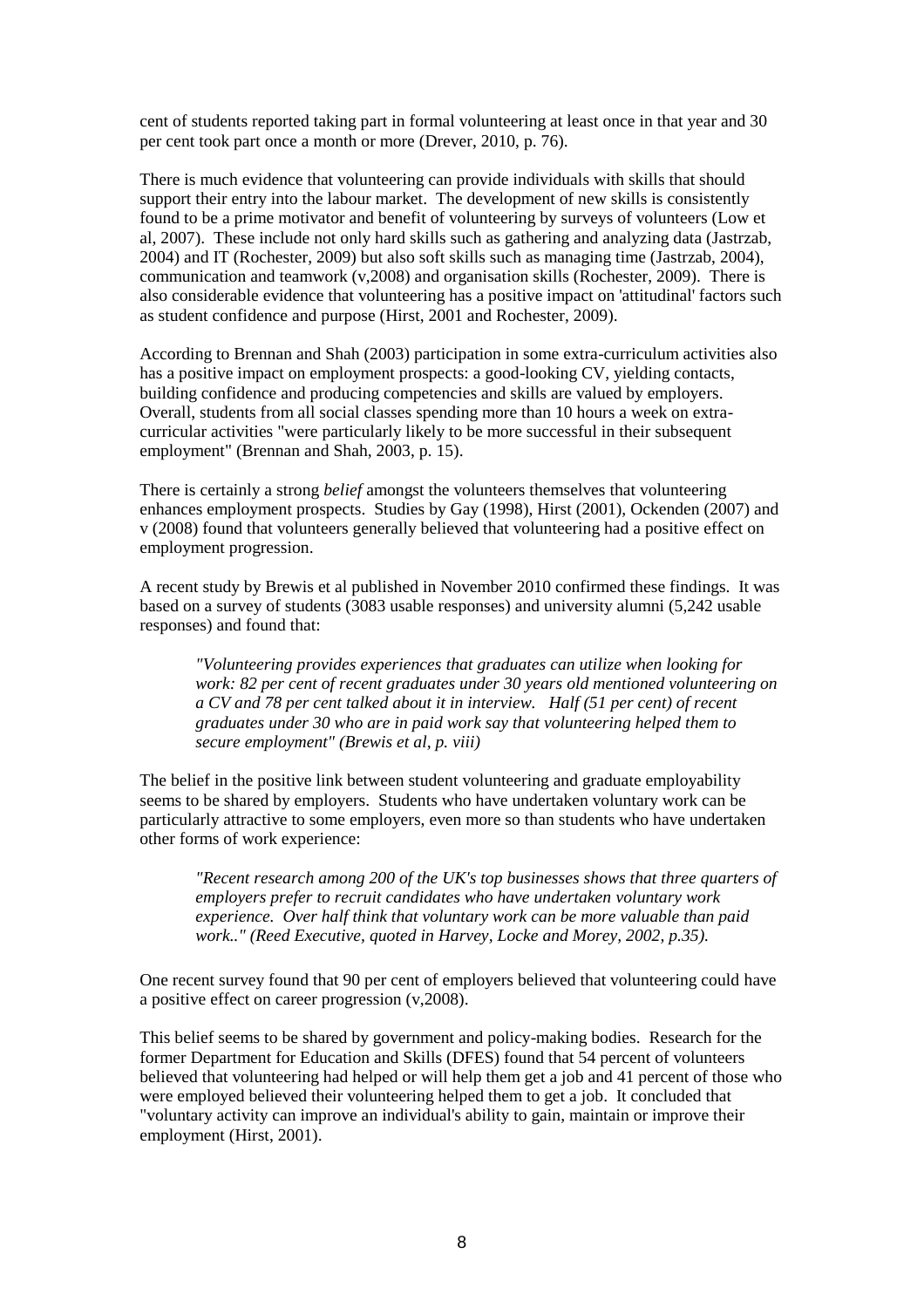According to this research , student volunteering was most likely to improve employability when: (1) the volunteering contained a variety of experience, (2) it spanned 50 hours or more, (3) was for more than one organisation, (4) it involved working with the public, (5) it involved a review of the voluntary activity and (6) it involved working as part of a team (Hirst, 2001). It would seem that the wider the range of experience within the volunteering activities the greater the employment advantage conveyed.

Student volunteering has also received official blessing by HEFCE (Higher Education Funding Council of England) which set up the Higher Education Active Community Fund (HEACF) to encourage students to engage in community work. Moreover, there are a range of national bodies which support and encourage voluntary work by students, including Community Service Volunteers, Millennium Volunteers and Student Volunteering UK.

Overall then, such evidence as exists suggests that, on balance, student volunteering enhances the employability of students. There must be reservations about this optimistic conclusion, however, as it ignores variations amongst the students and amongst the volunteering schemes. The former is illustrated by another finding in the Brennan and Shah (2003) study; the employment advantage of extracurricular activities did not seem to extend to mature students with significant home commitments for whom extra-curricula activities were generally more of an additional pressure than a future benefit. And the issue about variation in the nature of the volunteering schemes is similar to that of work experience discussed above. Not all student volunteering is equal. At one end of the spectrum is a model of accredited voluntary work (such as the Voluntary Service Learning module in the first year of the Sociology degree at Liverpool University) and the other end is volunteering undertaken by students which is short-term and ad hoc.

Also, most of the evidence is about *perceptions* rather than about a direct statistical link between volunteering and graduate employment:

*"Unfortunately, these positive perceptions from volunteers, policy makers and some employers for the direct link between volunteering and employment are not always backed up by the evidence. The combination of a relative dearth of systematic research into the link and mixed results from the research that has been undertaken makes firm conclusions impossible. The three largest quantitative surveys in the UK to date (Gay and Hatch, 1983; Gay, 1998; Hirst, 2001) all fail to establish a direct statistical link between volunteering and job outcomes." (Hill, 2009)*

There is much less research on the impact on graduate employability of student volunteering than work-experience more generally. But work-experience is, of course, an important factor in how student volunteering impacts on graduate employability. From the available evidence, many employers seem to regard student volunteering as a sort of 'work-experience plus'. Other things being equal they are favourably disposed towards job candidates who have gained their work experience by means of student volunteering. Moreover, student learning from a programme of community engagement normally includes a structured approach to reflection and learning and this is not normally present in a programme of volunteering (Bringle and Hatcher, 1996) so this conclusion probably understates the real impact of SCE on graduate employability.

## **Conclusions and discussion**

The aim of this article was to explore the relationship between SCE and graduate employment. This link is important for universities that are concerned about the employability of their students; it is important for those with an interest in universitycommunity engagement and it is important, of course, for the students themselves. The article has focused on student-community engagement where students take on one or more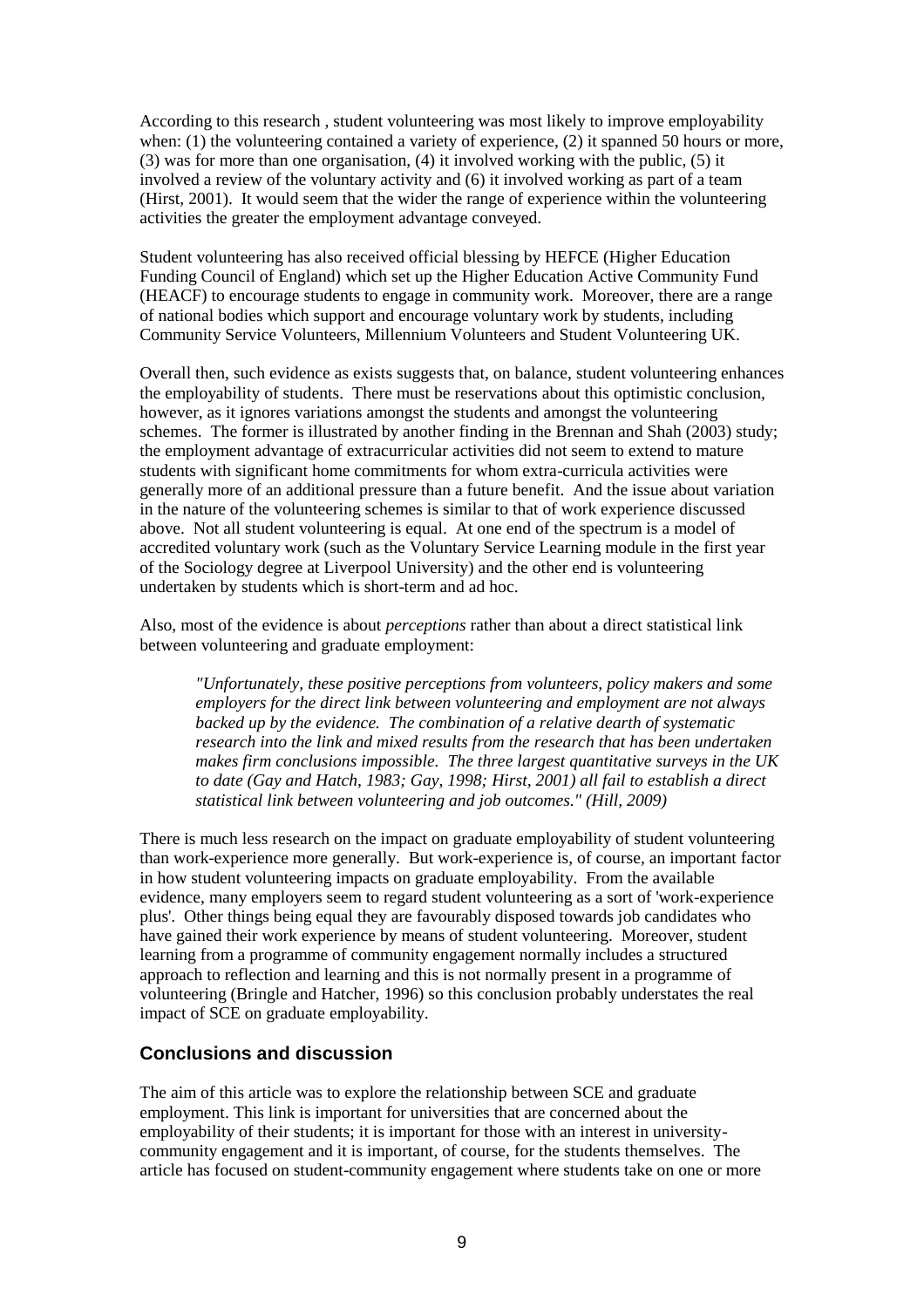modules within their degree programme to learn from working on a project (or projects) within a community-based organisation. And it has focused on the ability of students to gain employment after university.

In principle, SCE can increase forms of social capital that enhance employability, it can provide an opportunity for students to discover talents and strengths that are valued by employers but which would not be recognised so easily in their subject-centred studies and it can provide an opportunity to gain knowledge, skills and attitudes that are valued by employers. On the other hand, it could, in theory, divert student's attention and energies from their subject-specific studies. Empirical evidence in the USA suggests the reverse i.e. that it contributes to student academic success elsewhere in their subject-specific studies (Astin et al, 2000). We could find no systematic studies on the impact of SCE on graduate employability in the UK to test the anecdotal evidence that SCE enhances graduate employability and possibly also overall degree performance. However, there *are* relevant studies of the impact of work-experience and student volunteering on graduate employability from which lessons may be drawn.

Most of the empirical research has focused on the link between work-experience and graduate employability. Such research as has been done on the impact of student volunteering on graduate employability is consistent with the research on work experience with the additional finding that a substantial proportion of employers prefer to recruit candidates who have gained their work experience through volunteering activities.

As a very broad generalisation the evidence indicates that work-experience does enhance graduate employability but it does so more for some students than for others and it does so more for some forms of work-experience than others. All work-experience is not equal. At one end of the spectrum is a substantial period of college-supported work-experience aimed at widening the student's experience and integrated into a programme of higher education, as exemplified by the 'thick sandwich' degree. At the other end is casual work, such as temping or barwork, undertaken in addition to a course of higher education and with the main aim of raising money. In other words, work experience can mean a structured period of supervised work experience integrated into a programme of HE and it can also mean casual work to earn money. The empirical evidence indicates that the former conveys an advantage to students in their transition from university to the world of employment whereas the latter is, if anything, a disadvantage.

What is the difference that makes the difference? There seems to be several factors that differentiate the sort of work experience that enhances graduate employability. First it is integrated within the student's programme of studies. Second, the student are supervised, or otherwise supported by the university, during the work experience. Third the main aim is to widen student's experience rather than earn money. Fourth attention is paid to distilling the learning from the experience.

There are some important lessons here to ensure that SCE contributes employment advantage to the students when they graduate. First, it needs to be structured within the student's programme of studies rather than being an 'add-on'. The sort of work-experience that seemed to convey most employment advantage was the sandwich placement where a period work-experience is interleaved with a periods of academic study. Typically SCE is not integrated in this 'serial' way but is integrated in a 'parallel' way as students take one module of SCE alongside several subject-specific modules. The important point, however, seems to be that the experience that SCE offers should not be in addition to the demands of the academic course. The evidence in the literature suggests that the latter arrangement can disadvantage mature students, particularly those with domestic commitments and students from poorer backgrounds.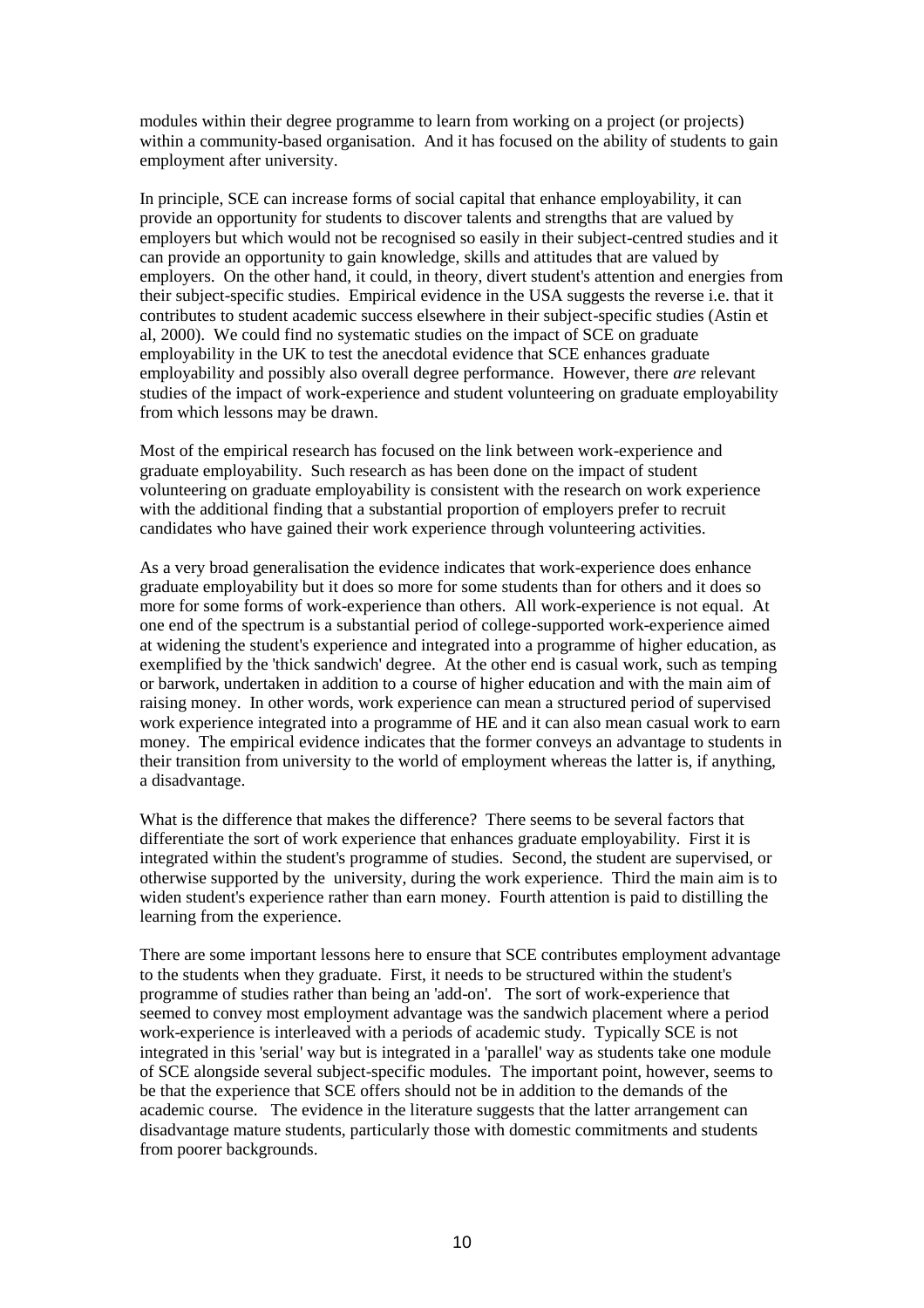Second, students and student learning needs to be supported by the university during their SCE experience. This could be by visits from supervisors (in the way that sandwich students are typically supported by placement tutors) or occasional workshops for SCE cohorts or action learning sets that rotate around the community-based organisations or in some other ways. On-line support is an attractive option but it is not yet clear how effective it is in providing the sort of emotional support that is appropriate when the going gets difficult for a student who is feeling isolated from the university and other students.

Third, the SCE experience needs to widen student experience. There is all the difference in the world between 50 hours of student experience working in a community-based organisation and one hour of student experience repeated 50 times. This is one reason why SCE so often focuses on project-based work; it ensures sufficient variety of experience. By contrast, work that is too repetitious does not provide the necessary range of experience. It might be very helpful for a community-based organisation to have someone to take care of all the photocopying but this experience would be too limited for a programme of SCE. Insufficient variety of experience is presumably a significant part of the reason that most casual work does not offer the sort of employment advantage that sandwich placements convey.

Fourth, SCE needs to offer a structured approach to reflection and learning. In other words, provision needs to be made for the students to distil significant learning outcomes from their SCE. It is this aspect of SCE that seems to make a significant difference to the acquisition of knowledge, skills and capabilities that are not present in simpler forms of volunteering (Bringle and Hatcher 1996).

Little's (2006) survey of employability and work-based learning concluded that:

#### *"Work experience is not necessary intrinsically beneficial. It is the learning that an individual derives from the experience that is important." (Little, 2006, p. 14).*

An important difficulty in distilling lessons from the literatures on work-based learning and student volunteering has been that there are many different forms of work-based learning and student volunteering and some of studies have treated each as a homogeneous variable. It has become apparent that different forms of work-based learning and student volunteering have different impacts on graduate employability. There is no reason why this should be any less true of SCE.

At the end of this article we still cannot be entirely certain about the impact of SCE on graduate employability. That would require primary research to fill the gap that exists on this issue. The research on work-experience and student volunteering informs us that such research would be best if it could to differentiate within it between different groups of students (including by age and by social class background) and different forms of SCE. However, we *are* left with the clear impression that the weight of argument and evidence supports the view that SCE has a positive impact on student employability, at least initially. It looks as if the most common form of SCE yields employability gains comparable with the better forms of work-experience and its affinity with student volunteering may raise its advantage further.

#### References

Astin, A., Vogelgesang, L., Ikeda, E. and Yee, J. *How Service Learning Affects Students*, California: Higher Education Research Institute, University of California.

- Battistoni, R. (1995) 'Service Learning, Diversity and the Liberal Arts Curriculum' *Liberal Education* 81: 30 - 35
- Bourner, T., (1982)'The Impact of the Sandwich Placement on the Employment of Polytechnic Business Graduates', *Bulletin of Education Research*, No 23, pp. 32-47.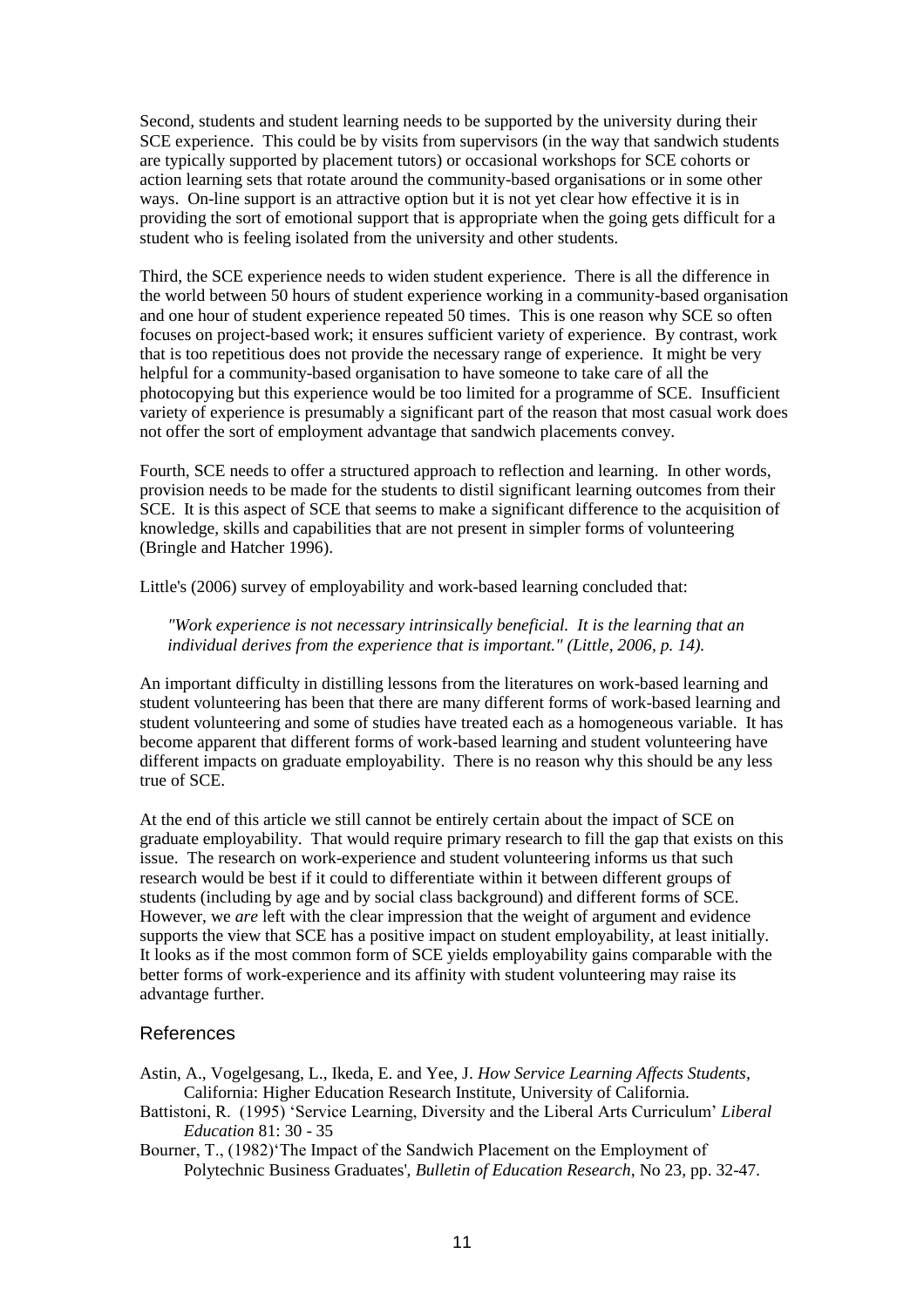- Bourner, T. (2009) 'Higher Learning: developing the students' powers of learning in Higher Education', *Higher Education Review*, Vol. 41 No. 3, pp. 5-28.
- Blasko, Z. with Brennan, J. Little, B and Shah, T. (2002) *Access to what: an analysis of factors determining graduate employability*, Bristol: Higher Education Funding Council for England.
- Bowes L. & Harvey L. (1999) *The impact of sandwich education on the activities of graduates six months after graduation*. National Centre for Work Experience and Centre for Research into Quality, Birmingham: University of Central England.
- Brennan J. & Shah, T. (2003) *Access to What? Converting Educational Opportunity into Employment Opportunity,* London: Centre for Higher Education Research and Information.
- Brewis, G., Russell, J. and Holdsworth, C. (2010) *Bursting the Bubble: Students, Volunteering and the Community*, London: Institute for Volunteering Research.
- Bringle R and Hatcher J (1996) 'Implementing Service Learning in Higher Education' *Journal of Higher Education* 67:2
- Dearing, R. (1997) *Higher Education in the Learning Society*, Main Report of the National Enquiry into Higher Education, London: HMSO
- Drever, E. (2010) *2008-09 Citizenship Survey: Volunteering and Charitable Giving Topic Report*, London: Department for Communities and Local Government.
- Gay, P. (1998) 'Getting into work: Volunteering for employability', *Voluntary Action* Vol. 1 No. 1, pp 55-67.
- Gay P. and Hatch, S. (1983) *Voluntary Work and Unemployment*, London: Policy Studies Institute.
- Granovetter, M. (1995, 2nd edition) *Getting a job: a study in contacts and careers*, Chicago: University of Chicago Press.
- Harvey, L., Locke M. and Morey, A. (2002) *Enhancing employability, recognising diversity*, London: Universities UK.
- Hill, M. (2009) *Volunteering and Employment: What is the link for unemployed volunteers*, London: Institute for Volunteering Research.
- Hillage, E. and Pollard, E (1998) *Employability: developing a framework for policy analysis*, London: Department for Education and Employment.
- Hirst, A. (2001) *Links between Volunteering and Employability*. Research Report RR309. London: Department for Education and Skills.
- Jastrzab, J., Giordono, L., Chase, A., Valente, J., Hazlett, A., LaRock, R., James, D., (2004). *Serving Country and Community: A Longitudinal Study of Service in AmeriCorps*. Abt Associates.
- Jones, W. (2008**) '**Drop out' or 'retention'? Some thoughts on the language of Widening Participation *Action on Access e bulletin, May 2008 Issue 50*
- Little, B. and ESECT colleagues (2006) *Employability and work-based learning* York: Higher Education Academy.
- Little, B. (2008) 'Graduate Development in European employment: issues and contradictions' *Education and Training* Vol. 50. No. 5. Pp. 379-390.
- Low, N., Butt, S., Paine, A. and Smith, J. *Helping Out: A national survey of volunteering and charitable giving*, London: Cabinet Office.
- Mason, G, Williams, G, Cranmer, S. Guille, D. (2003) *How much does higher education enhance the employability of graduates?* Bristol: Higher Education Funding Council for England.
- Ockenden, N., Paine, A., Howlett, S., Machin, J., McBain, C., Teasdale, S. and Meta Zimmeck (2007) *Volunteering Works -Volunteering and social policy*, London: Institute for Volunteering Research.
- Purcell, K. and Elias P. (2002) 'Seven years on … Making sense of the new graduate labour market'. *Graduate Recruiter*, 8 (October), 22-23.
- Reed Executive (2002) *British Firms Rate Voluntary Work*, Band and Brown.
- Rochester, C. (2008) *A Gateway to Work: The role of volunteer centres in supporting the link between volunteering and employabil*ity, London: Institute of Volunteering Research.